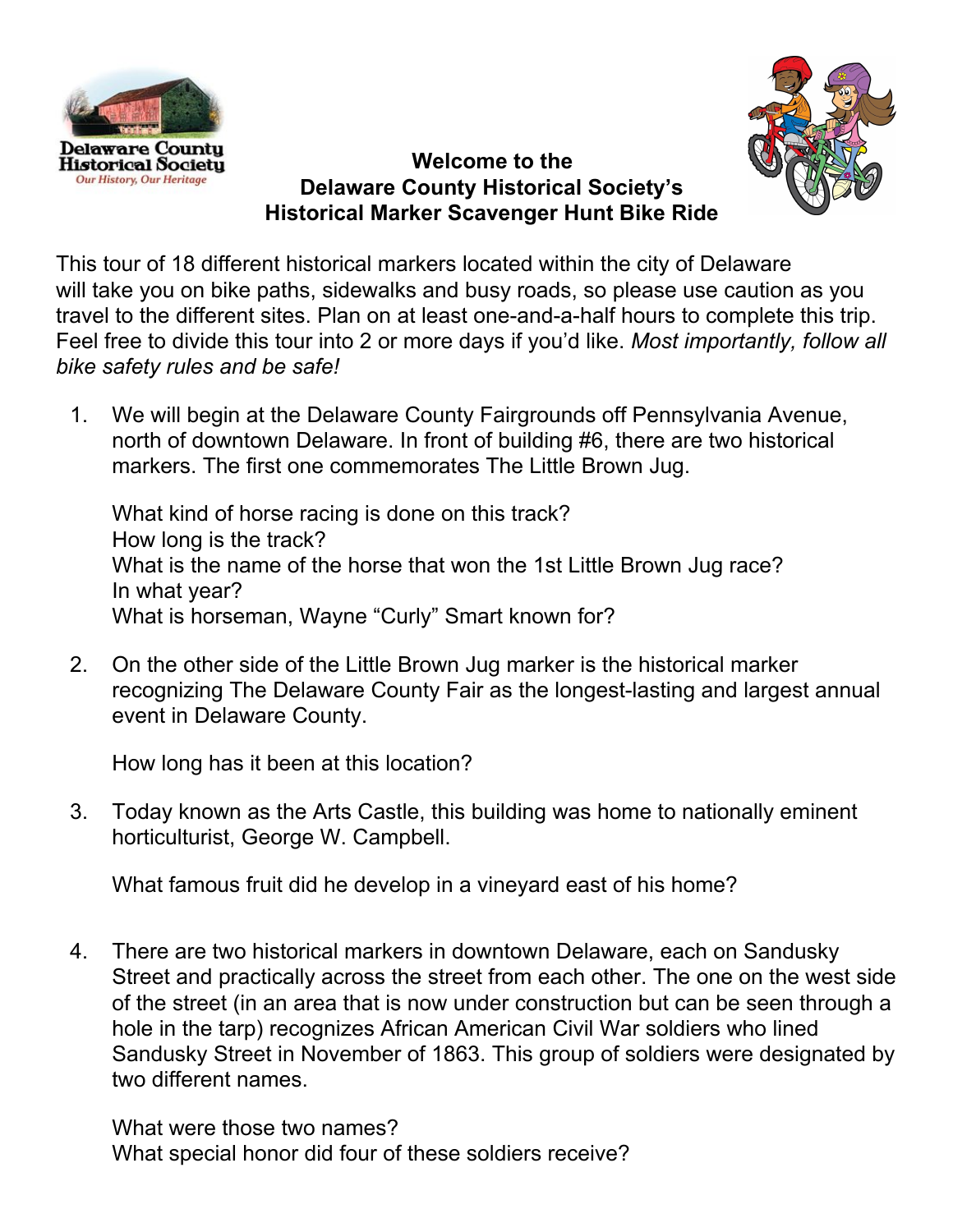5. On the east side of Sandusky Street, an African American abolitionist and a Civil War General spoke at Templar Hall that once stood near the Fresh Start bakery.

Who were they?

6. In front of the BP gas station on William Street is this new marker for Delaware native, Rutherford B. Hayes, the 19th president of the United States.

What happened at the house that once stood at this site on October 4, 1822?

7. Near the Southeast corner of William and Sandusky Streets, a historical marker for the Old City Hall and Opera House is on display.

What happened here on February 24, 1934? What was the original building used for? What is this building used for today?

#### BONUS!

Pick one (or more) of the celebrity visitors and find out why they were famous. John Phillips Sousa Mark Twain William McKinley Carrie Nation William Jennings Bryan Vincente Minnelli General Lew Wallace Henry Ward Beecher

- 8. As you travel south on Sandusky Street, look on the Ohio Wesleyan Campus for a big brick building called Edwards Gym. When was this gym dedicated? What two sports were initially played in this gym?
- 9. On the other side of this marker is one for the Home of High School Basketball Tournament. When was the first tournament held in Edwards Gym? A county-wide high school basketball tournament was also held in this gym each year. How many Delaware County high schools were involved?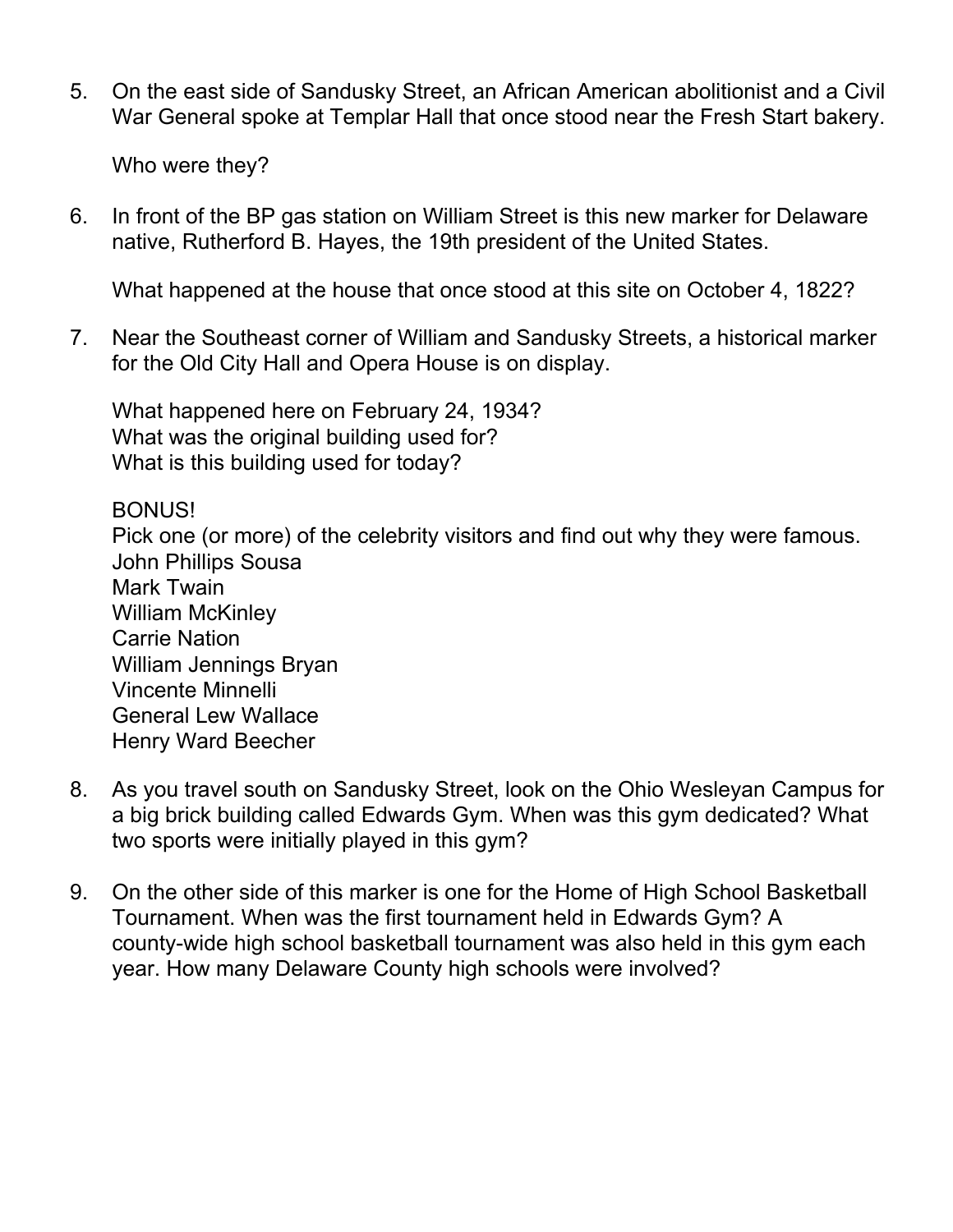10. At 140 S. Washington St., on the northwest corner of S. Washington and Bernard Avenue, (just north of Woodward elementary School) is a Historical Marker for the Zion African Methodist Episcopal Church.

Why is this church significant? When was it organized? When was the 1st church dedicated?

- 11. On the west side of Sandusky St., is Oak Grove Cemetery. How many acres is this plot of land? Name some famous Delawareans that are buried here.
- 12. South of Oak Grove Cemetery, on the west side of Sandusky Street, is the historical marker for Camp Delaware, two Union Army camps were established near this site, one on the west side of the Olentangy River and one on the east side.

Why were there two camps?

13. On the Ohio Wesleyan University's campus, there stands a yellow and white building known as Elliot's Hall. It was the first original building on OWU's campus.

When was OWU chartered? (When did OWU become a school?) Who was allowed to attend?

14. The first football game Ohio State ever played was against Ohio Wesleyan University's football team at this campus site near Selby Field. (From the Selby Field entrance gate, cross the street and walk north towards St. Mary's Church. At the half-circle parking lot, turn left and follow the path toward the college.

When was the game played (date)? What was the final score?  $\overline{OWU}$ - $\overline{\qquad \qquad }$  OSU-

15. The next marker is located off the sidewalk north of William St. between US 23 and the Olentangy River.

What happened in Delaware in March,1913? How many people lost their lives? How many homes were destroyed?

The flood water level is identified on nearby buildings by a light blue circle. See if you can locate these…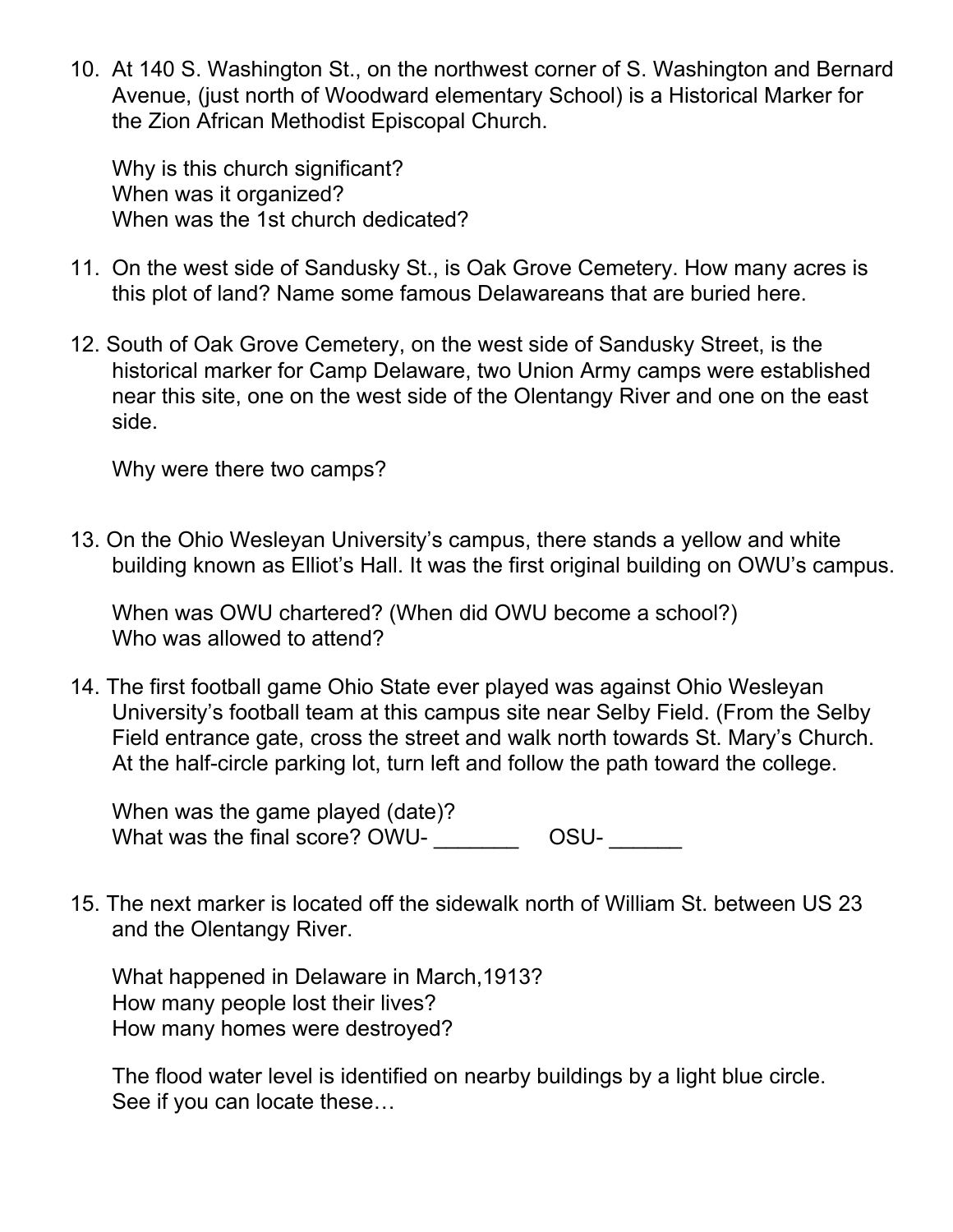\_\_\_\_\_ Library

\_\_\_\_\_ Huntington Bank

\_\_\_\_\_ Ohio Health Surgeon Specialists

Selby Field

Bonus: find the light blue circular markers at these locations-

\_\_\_\_\_ NW corner of William St. and Little St. (across from the Nash House)

Winter St. bridge (north side)

\_\_\_\_ City Hall (south entrance)

\_\_\_\_\_ SW corner of Central Ave. and Union St. in front of Leroy's Service Center

\_\_\_\_\_ on the front porch of a city owned building on William St. east of Co-Hatch

16. Delaware County was an Anti-Slavery stronghold during the 19th century. Locate this Historical Marker across the Street from St. Mary's Church, near the bike trail at the intersection of William St. and Route 23.

What was the Underground Railroad?

Name some Delaware County people who were involved with the Underground Railroad.

17. Now go to Mingo Park where a Historical Marker brings attention to two significant historical events that occurred near this site.

Site of Pluggy's Town

What was Pluggy's Town?

What American Indian tribes were known to have lived in this area? Why did Cornstalk (a well-known American Indian Chief of this area) visit Pluggy's Town in September,1776?

18. Cornstalk's Visit and The Negotiators' Escape What does it mean to negotiate? What is a negotiator? What might have happened to William Wilson and Joseph Nicholson if they had not left in the middle of the night?

# **CONGRATULATIONS!**

You have completed the Delaware County Historical Society's Historical Marker Scavenger Hunt! To celebrate your hard-work and your gained knowledge, treat yourself to some delicious ice cream from a Delaware favorite that's close by!



On the NE corner of N. Liberty and Heffner St. you will find Dairy Depot. Enjoy!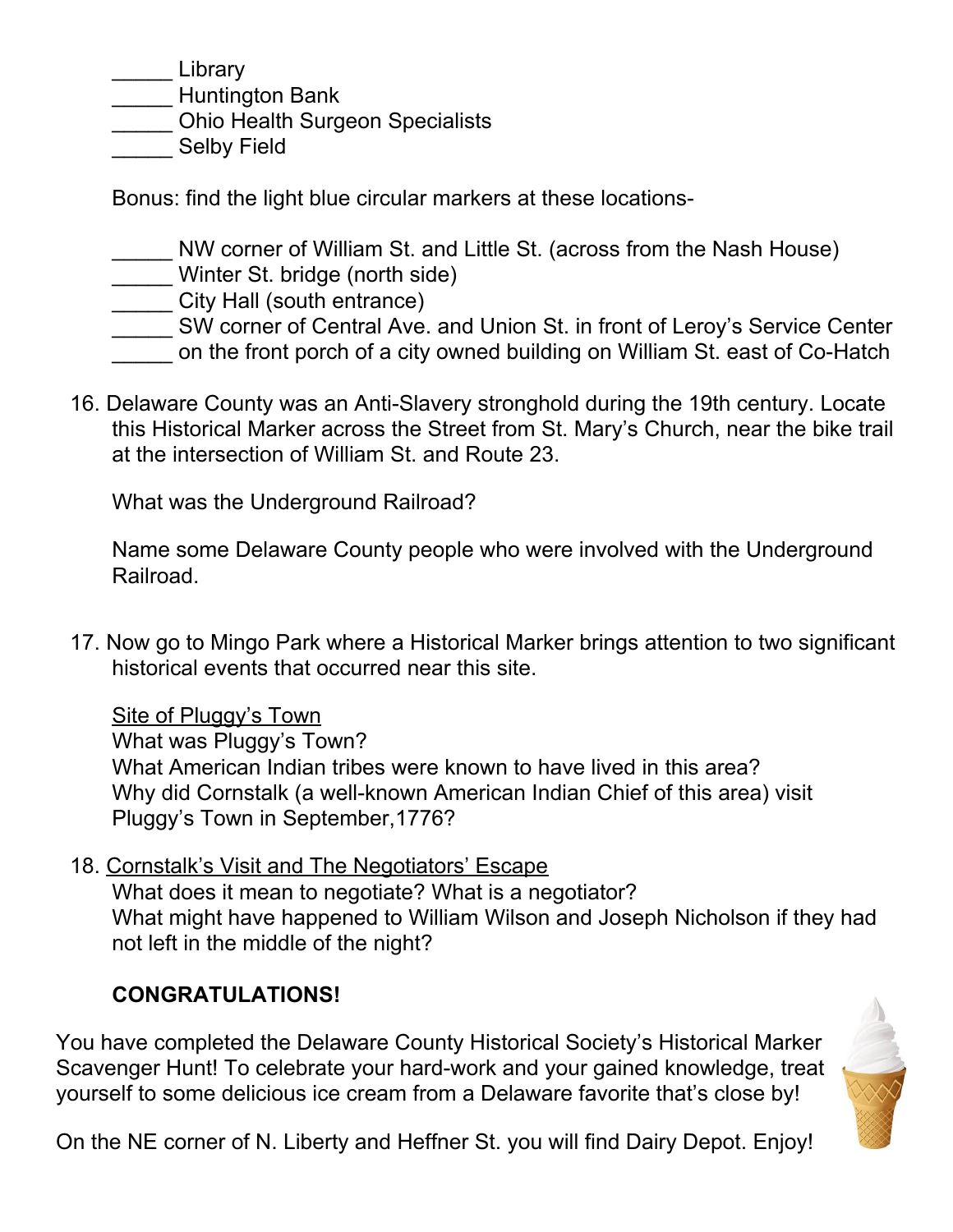### <https://goo.gl/maps/vDnvaVvZvwZFUQnD8> **This map marks the general area of each marker. Have fun!**

### **Answers:**

- 1. harness  $\frac{1}{2}$  mile Ensign Hanover 1946 winning driver of Ensign Hanover and in the Hall of Fame for harness racing
- 2. current year  $1939 =$
- 3. Delaware Grape
- 4. 127th Ohio Volunteer Infantry and 5th United States Colored Troops The Congressional Medal of Honor
- 5. Frederick Douglas and William Tecumseh Sherman
- 6. Rutherford B. Hayes was born
- 7. fire burned the building down city administration offices, police department, jail, fire department, 2nd floor- auditorium for graduations and theater performances city administration offices, city council meetings
- 8. February 22, 1906 basketball and track
- 9. 1910 12
- 10. it is the oldest congregation of African descent in Delaware

1845

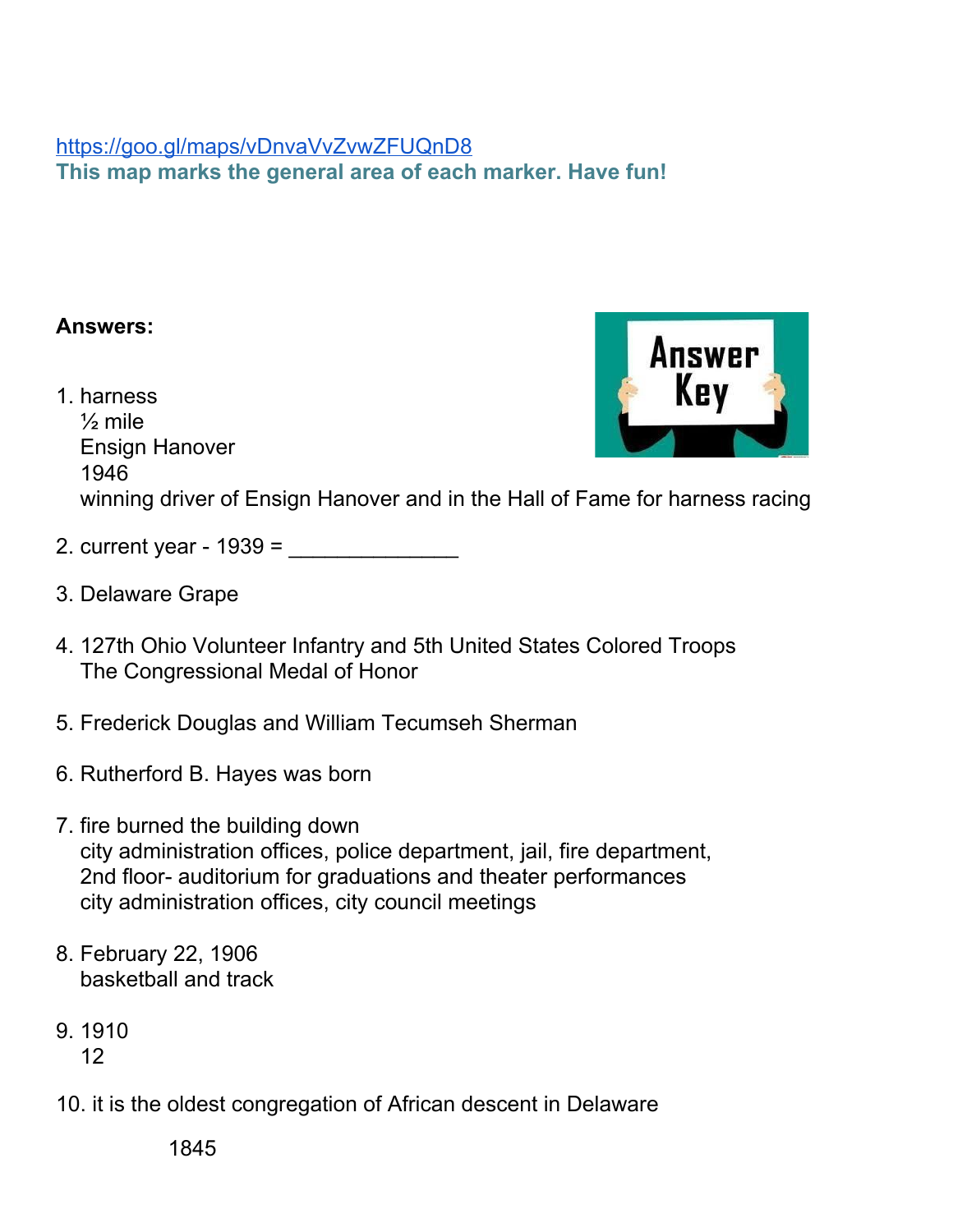1855

11. 80 acres

Moses Byxbe- founder of Delaware parents of President Rutherford B. Hayes Frank B. Willis- former Ohio Governor Mary Campbell Townley' only two-time Miss America fifteen unknown African-American soldiers from the Civil War veterans of the American Revolutionary War

- 12. the west side was for white soldiers and the east side was for Black soldiers
- 13. March 7, 1842 Men
- 14. May 3, 1890 OWU- 14 OSU- 20
- 15. A flood
	- 18 57

16. A system of loosely connected safe houses where those escaping the brutal conditions of slavery were fed, clothed, nursed, concealed, disguised, and instructed on their journey to freedom.

John McLure, Benjamin Bartholomew, Major, Bartholomew, William Cratty, John Cratty, Peggy Cratty

- 17. an Indian village of 300 inhabitants; Delaware, Mohawk, Shawnee, Wyandot and Mingo
- 18. to try to talk to the American Indians of this area to join forces with the British obtain or bring about an agreement by discussion a person who discusses an issue to bring about an agreement they could have been captured and taken to a prison, and/or killed